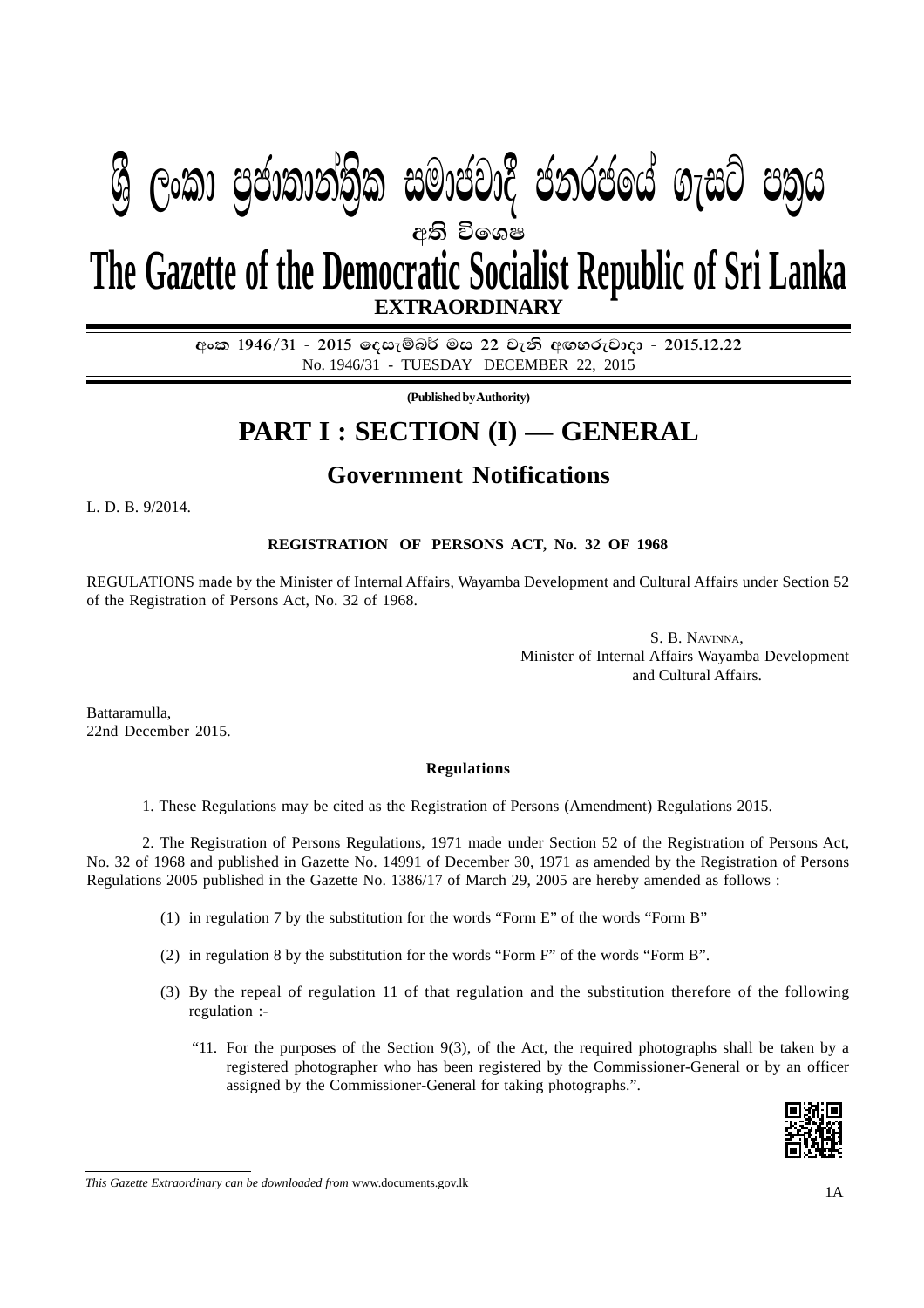- $I$  කොටස : (I) ඡෙදය ශීූ ලංකා පුජාතාන්තිුක සමාජවාදී ජනරජයේ අති විශෙෂ ගැසට් පතුය 2015.12.22 PART I: SEC. (I) - GAZETTE EXTRAORDINARY OF THE DEMOCRATIC SOCIALIST REPUBLIC OF SRI LANKA - 22.12.2015 2A
	- (4) By the repeal of regulation 12 of that regulations and the substitution therefore of the following regulations
		- "12. Every such photograph required to be submitted for the purposes of Sections 9, 16 and 17 of this Act, shall be of the following dimensions, specifications, standards and quality :
			- (i) Photograph size shall be 35mm in width x 45 mm in height and the photograph standards shall be according to software or instructions provided by the Commissioner General for Registration of persons.
			- (ii) face shall be with a neutral facial expression with eyes open and clearly visible, mouth closed, without smile.
			- (iii) hair shall be out of the face and edges of the face must be clearly visible.
			- (iv) no reflections shall be visible from glasses (if applicable). Eyes shall be clearly visible through the lenses and only plain (non-tinted) lenses are allowed.
			- (v) lighting shall be uniform and shall not show shadows, glare or flash reflections.
			- (vi) exposure and white balance of photograph shall reflect the natural skin tone of the applicant.
			- (vii) pose shall be straight on, with face and shoulders centered and squared to the camera.
			- (viii) background shall be uniform, plain, non-textured and with light blue colour.
			- (ix) image shall be clear, sharp and in focus
			- (x) photograph shall be printed in colour using a professional printing laboratory.
			- (xi) photograph shall not be altered in any way and such photograph shall depict the natural status of the applicant.".
	- (5) By the repeal of regulation 13 of that regulation and the substitution therefore of the following regulation :

"13.(1) For the purposes of Section  $52(2)(e)(ii)$  of the Act, a person who is a professional photographer may apply to the Commissioner-General to be registered as a photographer for the purpose of taking photographs for registration and issue of identity cards, under the Act.

- (2) The applicant shall prove
	- (a) the applicant's competency in taking photographs in compliance with the standards stipulated in regulation 12 ; and
	- (b) that the applicant possess the necessary equipment required for taking of photographs.
- (3) Every person who is a registered photographer on the day prior to the date of coming into operation of these regulations shall re-register with the Commissioner-General within a period of one year from the date of coming into operation of these regulations.
- (6) By the repeal of regulation 14 of that regulation and the substitution therefore of the following regulations :
	- "14. The Commissioner-General may register a photographer or refuse to register a photographer who applies for registration for reasons assigned.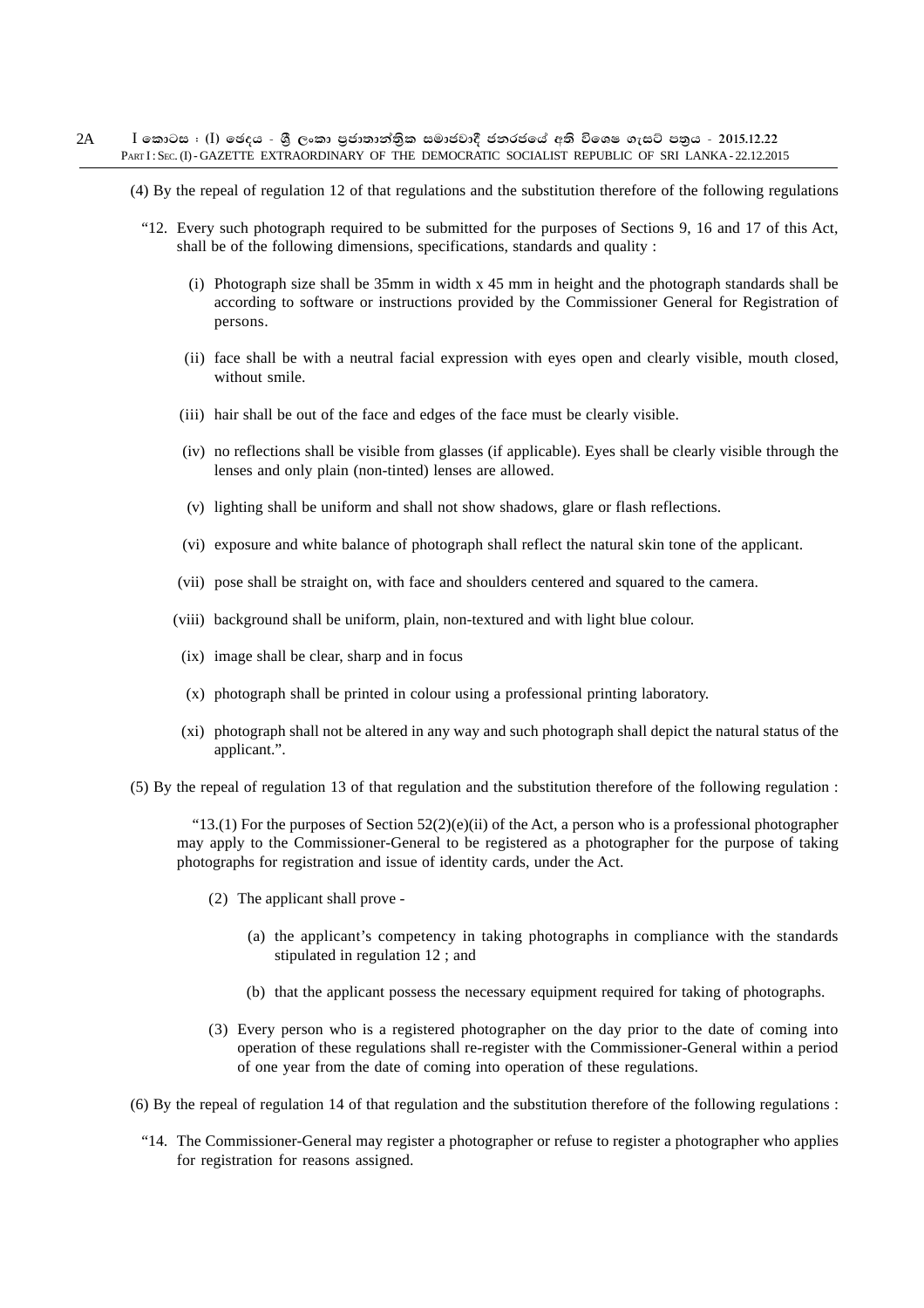(7) By the repeal of regulation 15 of that regulations and the substitution therefore of the following regulations.

- "15. (1) The Commissioner-General may issue a certificate of registration under regulation 14, subject to the condition specified in such certificate.
	- (2) Where there is a contravention or non-fulfillment of any term or condition subject to which the certificate of registration is issued, the Commissioner-General may cancel the certificate of registration." ;

Provided however, prior to such cancellation, the Commissioner General shall afford the person, to whom such certificate was issued an opportunity to be heard.

- (3) A certificate or registration shall be valid for a period of one year from the date of issue of such certificate.
- (4) Every certificate of registration issued to a photographer shall be renewed annually.

(8) By the repeal of regulation 16 of that regulation and the substitution therefor of the following regulation :

- 16 (1) The registration fee for the registration of a person as a photographer under the Act shall be ten thousand rupees.
	- (2) The registration fee for the renewal of certificate of registration shall be two thousand rupees

(9) By the repeal of regulation 17 of that regulation and the substitution therefor of the following regulation

"17. Every person registered by the Commissioner General as a photographer under the Act, shall be issued a certificate of registration substantially in the form "G" set out in the schedule hereto

(10) "Form B" and "Form D" in the Schedule thereof is hereby repealed and substituted as Form B and Form D as set out in the Schedule hereto.

(11) Form "E" and Form "F" in the Schedule is hereby repealed.

(12) By the repeal of Form "G" in the Schedule thereof and the substitution therefore of Form "G" set out in the Schedule hereto.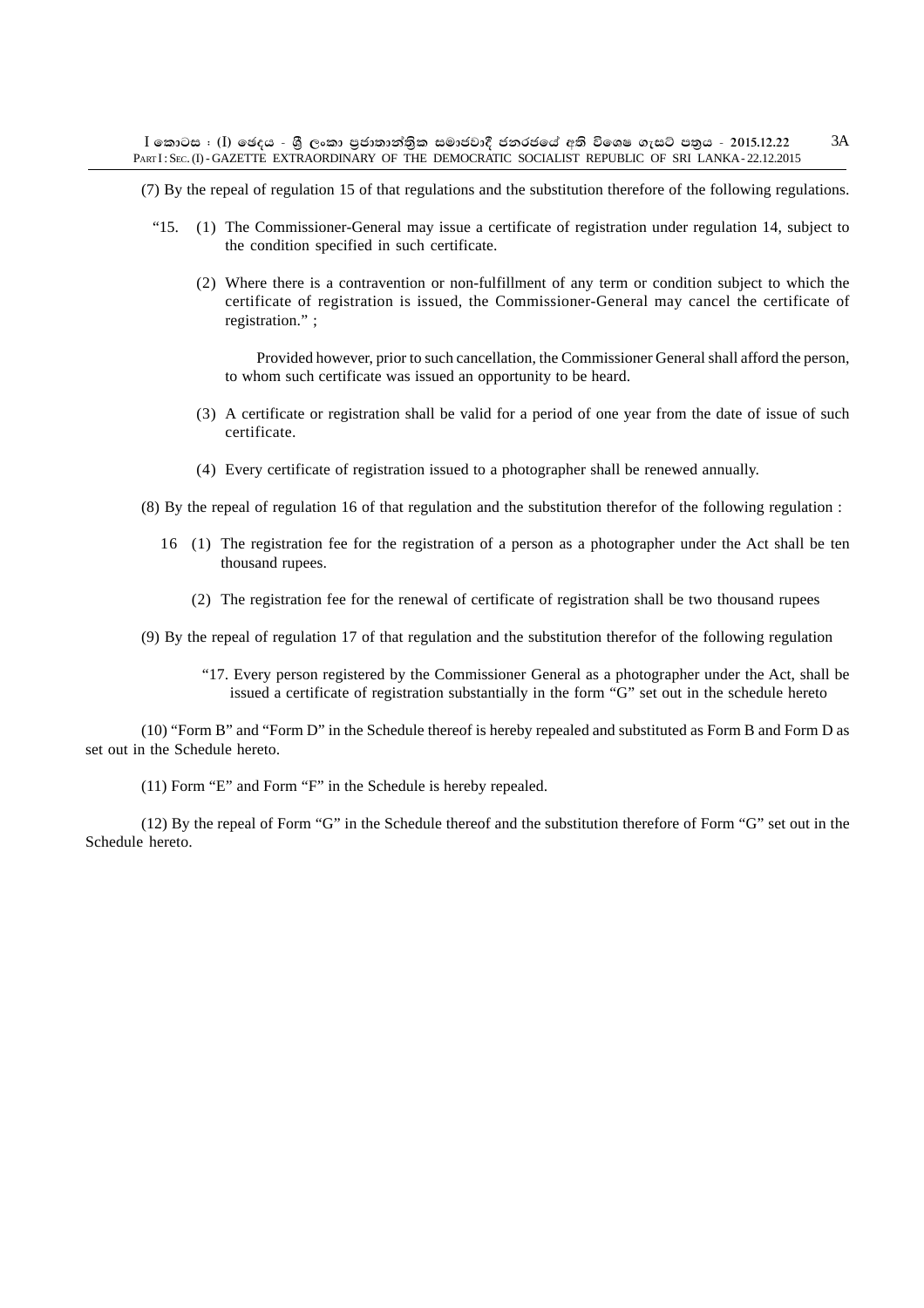$I$  කොටස : (I) ඡෙදය - ශීූ ලංකා පුජාතාන්තිුක සමාජවාදී ජනරජයේ අති විශෙෂ ගැසට් පතුය - 2015.12.22 PART I: SEC. (I) - GAZETTE EXTRAORDINARY OF THE DEMOCRATIC SOCIALIST REPUBLIC OF SRI LANKA - 22.12.2015 4A

Application form is issued free of charge D. R. P. 1, 7, 8

Serial No.

QR Code

#### **Department for Registration of Persons Form "B"**

**Application for an Identity Card under Sections 9, 16 and 17 of the Registration of Persons Act, No. 32 of 1968**

| District                  | D. S. Division | G. N. Number and Division |
|---------------------------|----------------|---------------------------|
|                           |                |                           |
| $E_{\alpha r}$ Office use |                |                           |

For Office use

| IDENTITY CARD NO.                           |  |  |  |  |  |  |  |
|---------------------------------------------|--|--|--|--|--|--|--|
| Registration Officer's<br>Code and Initials |  |  |  |  |  |  |  |

#### **Application form should be completed according to the instructions contained in the instructions manual.**

#### **Part One - To be filled by the applicant**

Name in Full (in Sinhala or Tamil)

| 1. | Family<br>Name |  |  |  |  |  |  |  |  |
|----|----------------|--|--|--|--|--|--|--|--|
|    |                |  |  |  |  |  |  |  |  |
|    |                |  |  |  |  |  |  |  |  |
|    |                |  |  |  |  |  |  |  |  |
|    | Name           |  |  |  |  |  |  |  |  |
|    |                |  |  |  |  |  |  |  |  |
|    |                |  |  |  |  |  |  |  |  |
|    | Surname        |  |  |  |  |  |  |  |  |
|    |                |  |  |  |  |  |  |  |  |

Name in full in (English Block Letters)

| Name    |                |  |  |  |  |  |  |  |
|---------|----------------|--|--|--|--|--|--|--|
|         |                |  |  |  |  |  |  |  |
|         |                |  |  |  |  |  |  |  |
| Surname |                |  |  |  |  |  |  |  |
|         | Family<br>Name |  |  |  |  |  |  |  |

Name to be appeared in the Identity Card (If the name is different to the name in cage 01)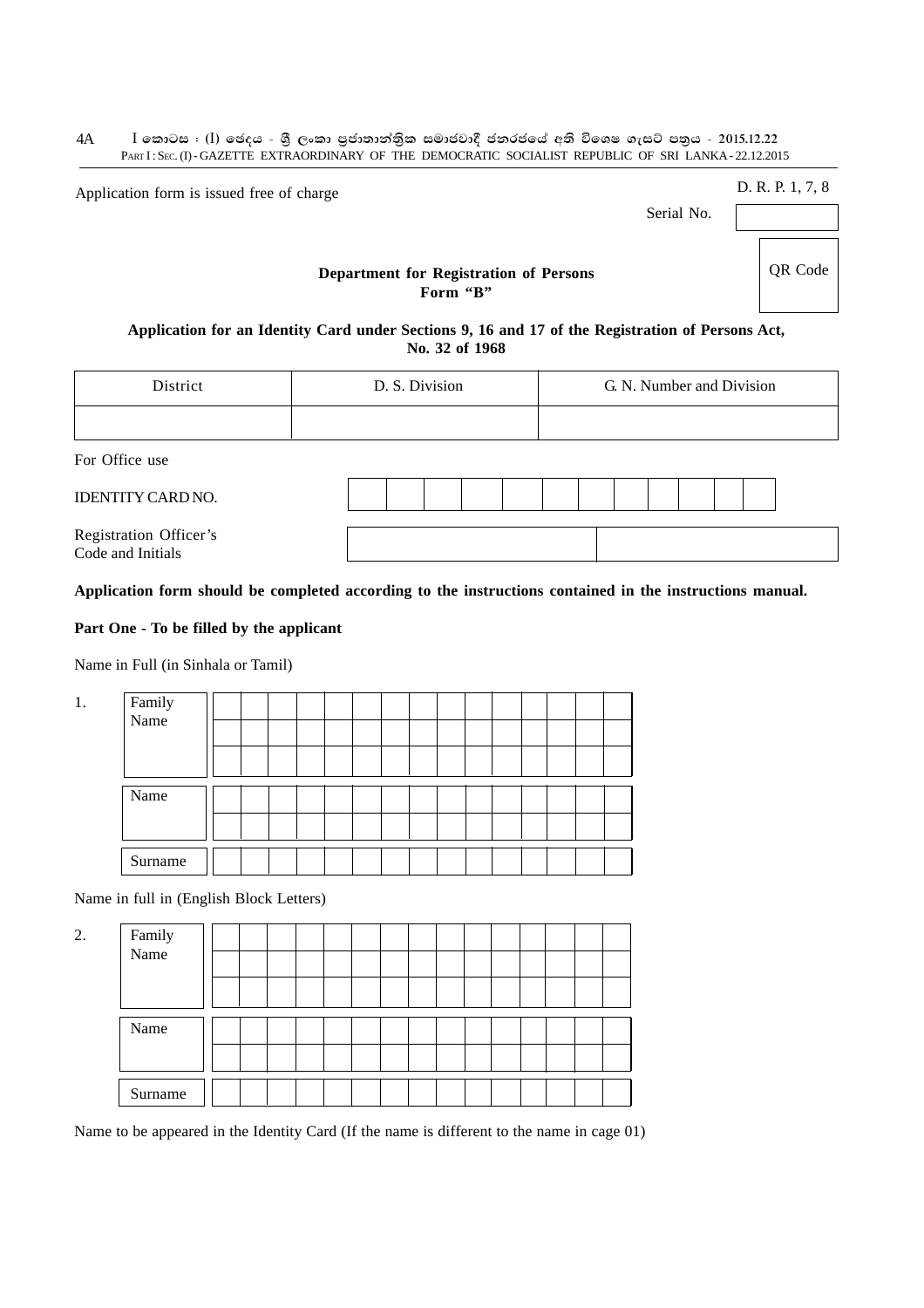|             | PARTI: SEC. (I) - GAZETTE EXTRAORDINARY OF THE DEMOCRATIC SOCIALIST REPUBLIC OF SRI LANKA - 22.12.2015                                                 |        |         |  |      |        |         |                       |         |  |  |          |  |  |
|-------------|--------------------------------------------------------------------------------------------------------------------------------------------------------|--------|---------|--|------|--------|---------|-----------------------|---------|--|--|----------|--|--|
| 3.          | Family<br>Name                                                                                                                                         |        |         |  |      |        |         |                       |         |  |  |          |  |  |
|             | Name                                                                                                                                                   |        |         |  |      |        |         |                       |         |  |  |          |  |  |
|             | Surname                                                                                                                                                |        |         |  |      |        |         |                       |         |  |  |          |  |  |
| 4. Sex      |                                                                                                                                                        | Female |         |  | Male |        |         |                       |         |  |  |          |  |  |
|             | 5. Civil Status                                                                                                                                        |        | Married |  |      | Single |         |                       | Widowed |  |  | Divorced |  |  |
| Designation | 6. Profession/Occupation/                                                                                                                              |        |         |  |      |        |         |                       |         |  |  |          |  |  |
|             | 7. Details of Birth:                                                                                                                                   |        |         |  |      |        |         |                       |         |  |  |          |  |  |
| 7.1         | Date of Birth                                                                                                                                          |        |         |  |      |        | $7.2\,$ | Birth Certificate No. |         |  |  |          |  |  |
|             |                                                                                                                                                        |        |         |  |      |        |         |                       |         |  |  |          |  |  |
| 7.3         | Place of Birth                                                                                                                                         |        |         |  |      |        |         |                       |         |  |  |          |  |  |
| 7.4         | Division                                                                                                                                               |        |         |  |      |        |         |                       |         |  |  |          |  |  |
| 7.5         | District                                                                                                                                               |        |         |  |      |        |         |                       |         |  |  |          |  |  |
|             | if the applicant is born outside of Sri Lanka, details of Citizenship Certificate issued under Section 5(2) of the Citizenship<br>Act, No. 18 of 1948; |        |         |  |      |        |         |                       |         |  |  |          |  |  |
| 7.6         | Country of Birth                                                                                                                                       |        |         |  |      |        |         |                       |         |  |  |          |  |  |
| 7.7         | City                                                                                                                                                   |        |         |  |      |        |         |                       |         |  |  |          |  |  |
| 7.8         | Certificate No.                                                                                                                                        |        |         |  |      |        |         |                       |         |  |  |          |  |  |
|             | 8. Details of Residence                                                                                                                                |        |         |  |      |        |         |                       |         |  |  |          |  |  |
| 8.1         | <b>Permanent Address</b>                                                                                                                               |        |         |  |      |        |         |                       |         |  |  |          |  |  |
|             | Name or number of the House                                                                                                                            |        |         |  |      |        |         |                       |         |  |  |          |  |  |
|             | Name of Condominium, flat,<br>scheme, quarters, estate or any<br>other buildings                                                                       |        |         |  |      |        |         |                       |         |  |  |          |  |  |
|             | Road/Street/Lane/Place/<br>Garden                                                                                                                      |        |         |  |      |        |         |                       |         |  |  |          |  |  |
|             | Village/ City                                                                                                                                          |        |         |  |      |        |         |                       |         |  |  |          |  |  |
|             | Postal Code                                                                                                                                            |        |         |  |      |        |         |                       |         |  |  |          |  |  |
|             |                                                                                                                                                        |        |         |  |      |        |         |                       |         |  |  |          |  |  |

I කොටස : (I) ඡෙදය - ශුී ලංකා පුජාතාන්තිුක සමාජවාදී ජනරජයේ අති විශෙෂ ගැසට් පතුය - 2015.12.22 5A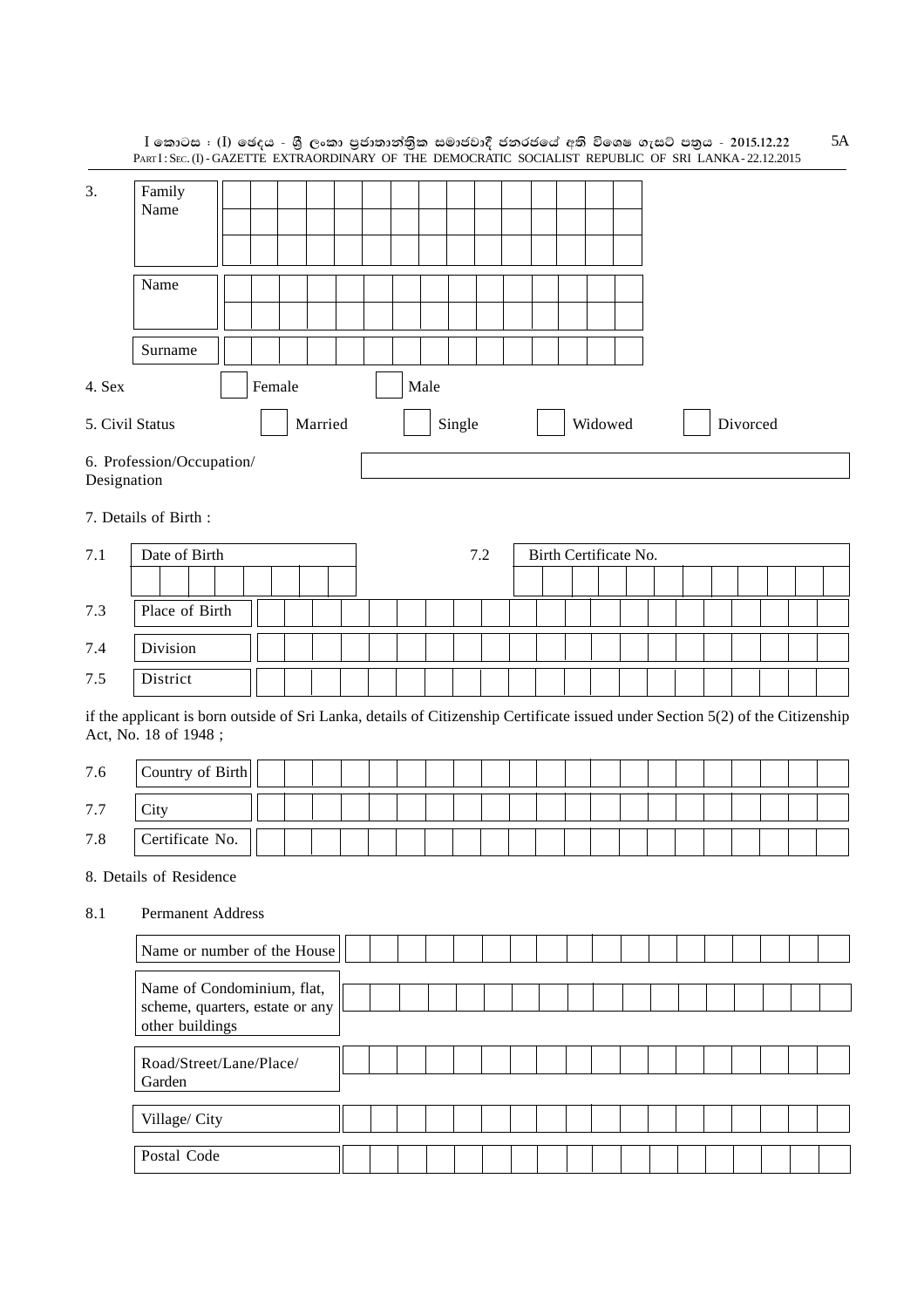$I$  කොටස : (I) ඡෙදය - ශුී ලංකා පුජාතාන්තුික සමාජවාදී ජනරජයේ අති විශෙෂ ගැසට් පතුය - 2015.12.22 PART I: SEC. (I) - GAZETTE EXTRAORDINARY OF THE DEMOCRATIC SOCIALIST REPUBLIC OF SRI LANKA - 22.12.2015 6A

8.2 Postal Address

| Name or number of the House                                                   |  |  |  |  |  |  |  |  |
|-------------------------------------------------------------------------------|--|--|--|--|--|--|--|--|
| Name of Condominium, flat, scheme,<br>quarters, estate or any other buildings |  |  |  |  |  |  |  |  |
| Road/Street/Lane/Place/<br>Carden                                             |  |  |  |  |  |  |  |  |
| Village/City                                                                  |  |  |  |  |  |  |  |  |
| Postal Code                                                                   |  |  |  |  |  |  |  |  |

9. details of Citizenship Certificate/Dual Citizenship Certificate (strike off whichever is inapplicable)

| 9.1 | Certificate No.              |  |  |  |  |  |  |  |  |  |
|-----|------------------------------|--|--|--|--|--|--|--|--|--|
| 9.2 | Date of issue of Certificate |  |  |  |  |  |  |  |  |  |

If the duplicate of the Identity Card is applied for, please complete cage No. 10

10. (Mark  $\checkmark$  in the relevant cage)

10.1 if the identity card is lost 10.2 to make changes to the Identity Card 10.3 to renew the period of validity 10.4 if the Identity Card is damaged/defaced/illegible

10.5 Lost of last obtained Identity Card Number

here

10.6 Date of the issue of the Identity Card

10.7 Details of the police report or other document pertaining to the lost Identity Card

| Station                              | Name of the Police                        |  |  |            |                   |  |                        |  |        |  |  |  |
|--------------------------------------|-------------------------------------------|--|--|------------|-------------------|--|------------------------|--|--------|--|--|--|
|                                      | Date of the issue of<br>the Police report |  |  |            |                   |  |                        |  |        |  |  |  |
| 11. Details required for inquiries : |                                           |  |  |            |                   |  |                        |  |        |  |  |  |
| 11.1 Telephone No.                   |                                           |  |  | Residence  |                   |  |                        |  | Mobile |  |  |  |
| 11.2 E-mail                          |                                           |  |  |            |                   |  |                        |  |        |  |  |  |
|                                      | Affix the<br>Photograph<br>for scanning   |  |  | Photograph | Affix the<br>here |  | Signature and official |  |        |  |  |  |

frank of the certifying officer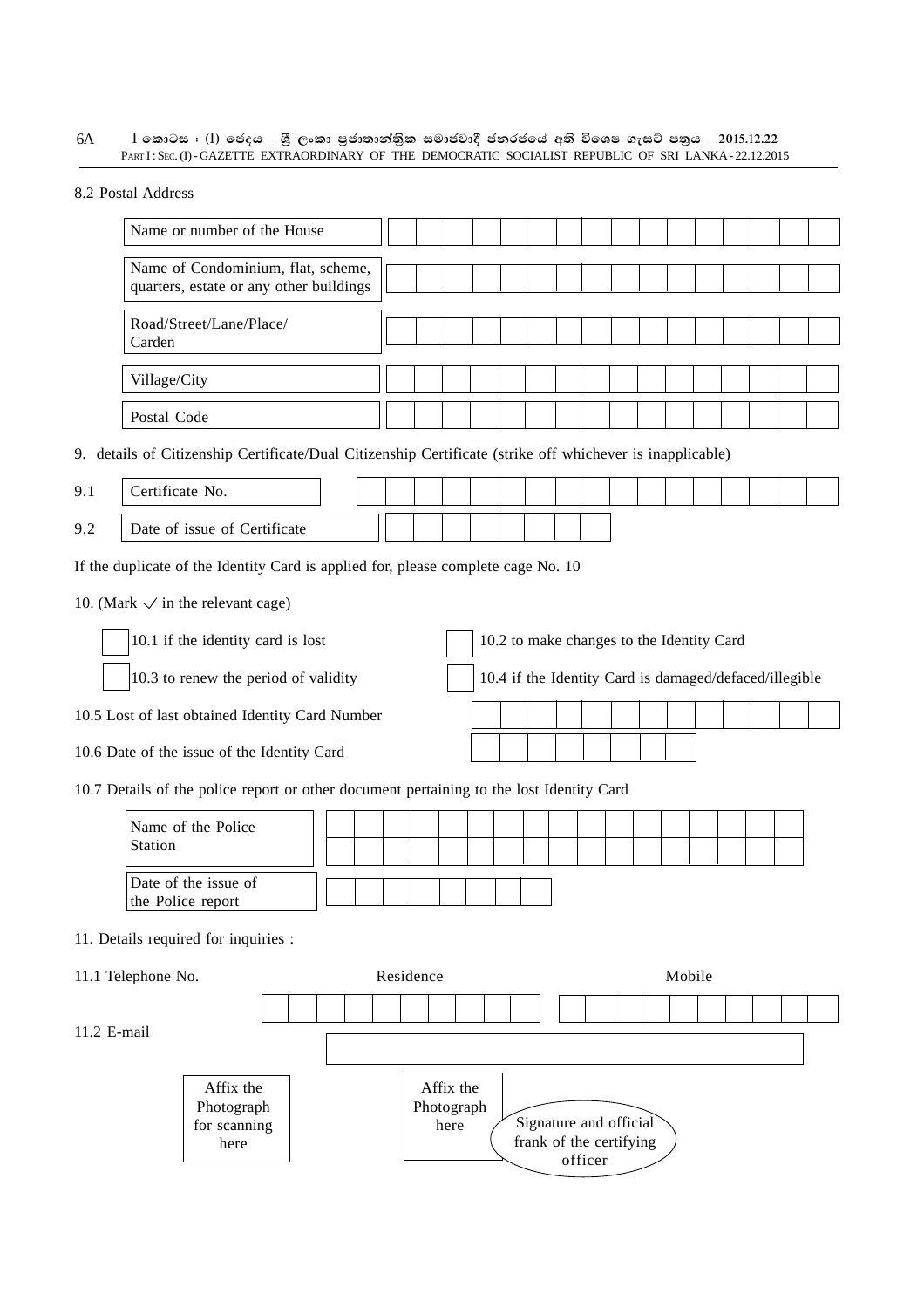Declaration of the Applicant :

- (1) I declare that I am a citizen of Sri Lanka ;
- (2) I declare that I have read and understood the instructions manual attached hereto before completing this Application Form ;
- (3) I enclose two copies of my photographs ;
- (4) I hereby hand over the Identity Card bearing number .........../Police report obtained in lieu of the lost Identity Card bearing number................... [Strike off whichever is inapplicable] to the certifying officer. ;
- (5) I declare that I have/have not made any other application previous to this application ; \*(strike off whichever inapplicable)
- (6) I hereby declare that the particulars given above are true and accurate to the best of my knowledge and belief ;
- (7) I do hereby certify that all the documents furnished along with this application form are true and accurate to the best of my knowledge and belief and they have not been subjected to forgery or alterations in order to conceal true details and also I am eligible to apply for and identity card/duplicate card upon registration under the provision of Registration of Persons Act. I am aware of the fact that furnishing of incorrect details, information or documents is a punsihable offence.

|--|

Signature or left thumb impression of the applicant.



#### **Part Two - Should be completed by the Certifying Officer**

Attestation of the Certifying Officer :

I hereby certify that the photograph affixed to this application and details furnished in this application form are of.................................................................................................... residing at the addres mentioned in cage 8 of the application form bearing number ......................................................................... and that the photograph affixed is depicting the natural status of the applicant without disguise or concealment. I certify that I have placed my signature and official frank across the photograph and that the applicant placed his signature/left thumb impression before me.

| Name of the certifying officer                              |  |  |  |  |  |                        |  |                                 |  |  |  |  |
|-------------------------------------------------------------|--|--|--|--|--|------------------------|--|---------------------------------|--|--|--|--|
| Date                                                        |  |  |  |  |  | the certifying officer |  | Signature and official frank of |  |  |  |  |
| Countersigned.                                              |  |  |  |  |  |                        |  |                                 |  |  |  |  |
| Signature and official frank of the<br>Divisional Secretary |  |  |  |  |  |                        |  |                                 |  |  |  |  |
| Details of the payments made                                |  |  |  |  |  |                        |  |                                 |  |  |  |  |
| Number of the receipt or the certificate                    |  |  |  |  |  |                        |  |                                 |  |  |  |  |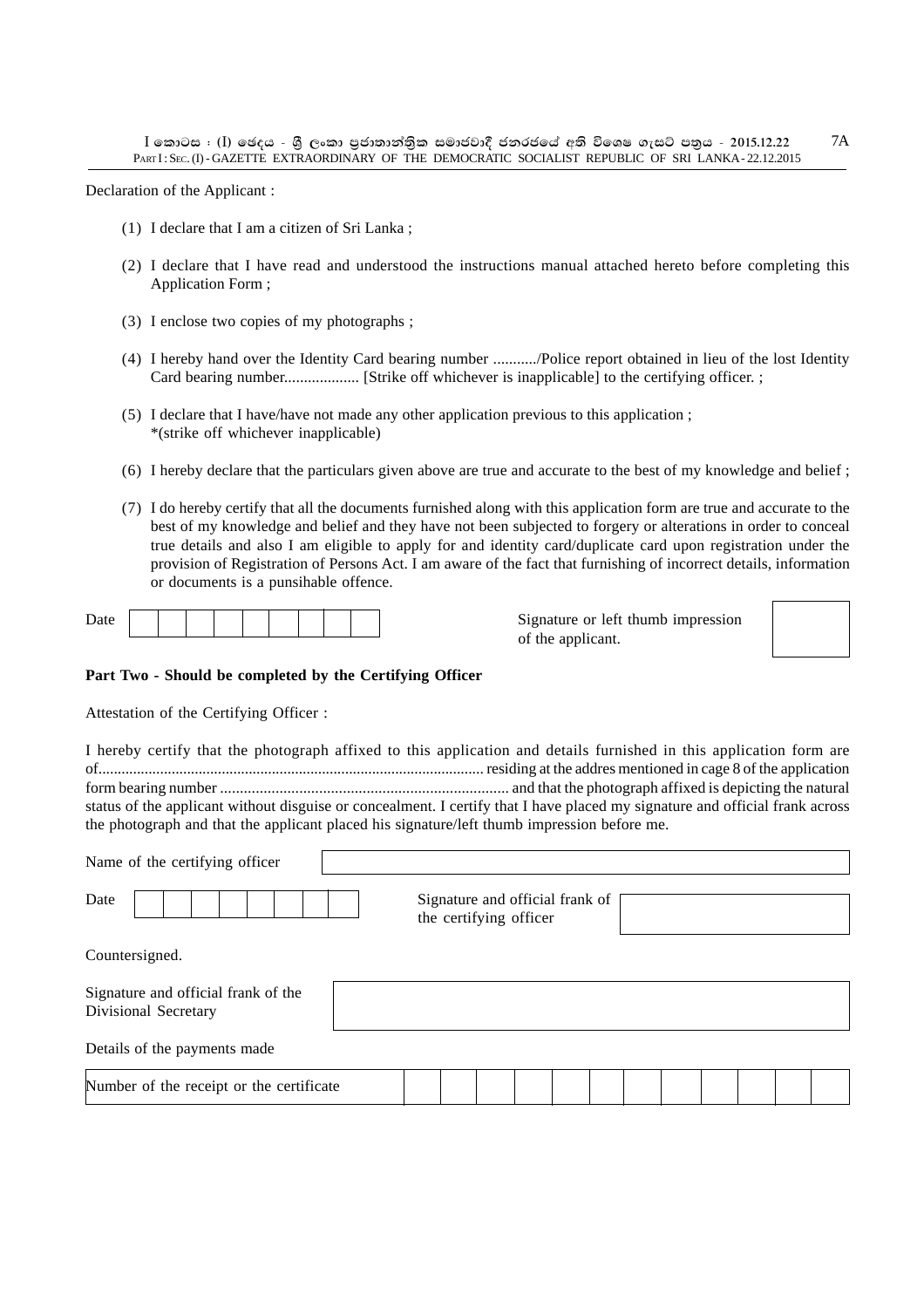$I$  කොටස : (I) ඡෙදය - ශීූ ලංකා පුජාතාන්තිුක සමාජවාදී ජනරජයේ අති විශෙෂ ගැසට් පතුය - 2015.12.22 PART I: SEC. (I) - GAZETTE EXTRAORDINARY OF THE DEMOCRATIC SOCIALIST REPUBLIC OF SRI LANKA - 22.12.2015 8A

Affix stamps/certificate/receipt here

FOR OFFICE USE ONLY

Notes

#### **Part Three - Acknowledgement of the Application for an Identity Card**

QR Code

| General of Registration of Persons. |  |
|-------------------------------------|--|

| Name of the certifying officer |                                                           |  |
|--------------------------------|-----------------------------------------------------------|--|
| Date                           | Signature and official frank of the<br>certifying officer |  |
|                                | -Detach here-                                             |  |

#### **Instructions regarding the filling of Application Form "B"**

- 1. Use only Blue or Black ballpoint pen for filling the application form. Write only one letter in a square. Photographs should be in colour and 35mm in width x 45 mm in height. Nothing should be written on the scanning photograph and it should not be defaced.
- 2. Please write in clear and legible handwriting
- 3. Cage I should be filled in Sinhala or Tamil characters and cage 2 should be filled in English characters.
- 4. Leave one square after each complete word.
- 5. The receipt of acknowledgement of the fee paid to the Commissioner General of Registration of Persons, the Grama Niladhari, the Divisional Secretary or any person nominated by the Commissioner General should be affixed. Also the receipt number should be indicated. If paid in stamps, the stamps should be pasted.
- 6. If the application is attested by the Grama Niladhari no other documents are required to prove the residence. If any other officer attests, documents shall be required to prove the residence.
- 7. The applicant's signature or the left thumb impression should be placed in the presence of the attesting officer.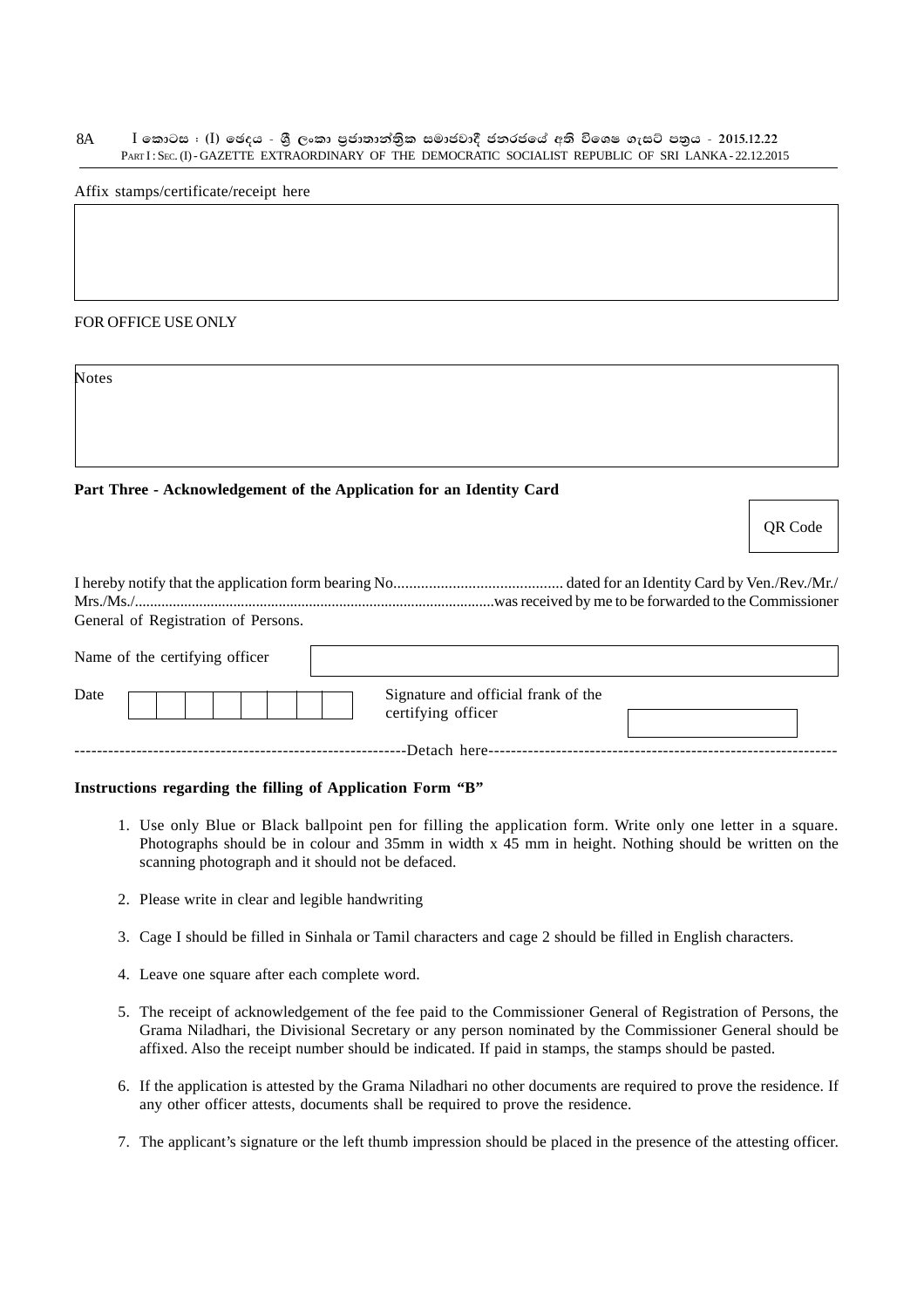- 8. The application form attested by the Grama Niladhari should be countersigned only by the Divisional Secretary or Assistant Divisional Secretary or Administrative Officer or Administrative Grama Niladhari.
- 9. When completing the cages, the following instructions should be followed :
	- (i) Write full name as appearing in the Birth Certificate/Probable age of birth/Citizenship Certificate / Dual Citizenship Certificate / Certificate confirming priesthood / Adoption certificate. The application shall be filled according to the following format. If there is no family name or surname leave the cage blank.

"Citizenship Certificate" includes a Certificate of Registration issued under the Indian and Pakistani Residence (Citizenship) Act, No. 3 of 1949 or the Indo-Ceylon Agreeement (Implementation) Act, No. 14 of 1967 and a Certificate of Citizenship issued under the Citizenship Act, No. 18 of 1948 or the Grant of Citizenship to stateless persons (Special Provisions) Act, No. 39 of 1988 or the Grant of Citizenship to Persons of Indian Origin Act, No. 35 of 2003 or the Grant of Citizenship to persons of Chinese Origin (Special Provisions) Act, No. 38 of 2008.

| Family<br>Name | N               | E | W | U | N  | G | A | ┶ | A |  |  |  |
|----------------|-----------------|---|---|---|----|---|---|---|---|--|--|--|
|                | .,              | A | G | O | D  | A |   |   |   |  |  |  |
|                |                 |   |   |   |    |   |   |   |   |  |  |  |
| Name           | $\sqrt{ }$<br>◡ | H | A | M | л. | N | D | A |   |  |  |  |
|                | J               | A | Y | A | ┺  | А | ∸ |   |   |  |  |  |
| Surname        | S               | E | N | A | R  | A | T | N | E |  |  |  |

- (ii) The name written in Sinhala or Tamil characters in cage I should be written in English block letters in cage  $\mathcal{D}$
- (iii) if a different name other than the name mentioned in cage I above is required to be included in the Identity Card, such name should be included in cage 3 for consideration. If the name is different to the name appearing in Birth Certificate, written documents should be produced, to prove such name.
- (iv) For the purpose of cage 6, a certificate/documentary proof should be attached confirming occupation/ profession/designation. (A Certificate obtained should not be older than 6 months)
- (v) Complete cages 7.1 to 7.5 in accordance with the details of the Birth Certificate. Cage 7.6 to 7.9 should be completed by persons born outside of Sri Lanka. In the case of a child born outside of Sri Lanka where at least one of whose parents is a Sri Lankan, number of the certificate of registration issued under Section 5(2) of the Citizenship Act, No. 18 of 1948 should be included.
- (vi) In cage 8.1 permanent address should be written. Cage 8.2 should be filled only if the applicant is residing in a different address other than the address indicated in cage 8.1
- (vii) Cage 9 should be filled only by the persons who have dual citizenship or have received citizenship by registration. The details of the relevant certificate should be included.
- (viii) Cage 10 should be filled only if a duplicate of the Identity card is applied for. A copy of the police entry in respect of the lost Identity Card should be attached.
- (ix) Cage 11 should include the contact details to receive information regarding the status of the application.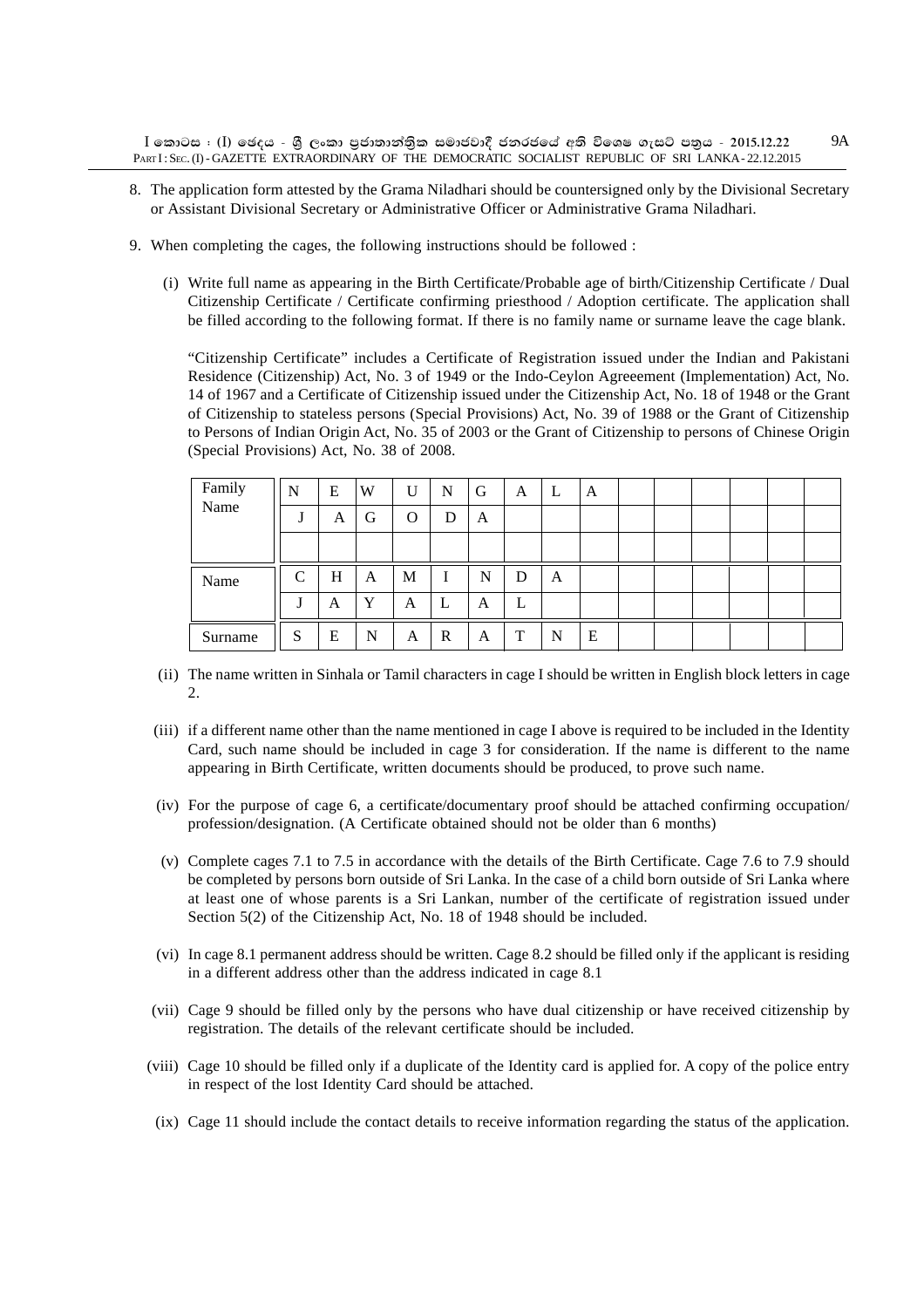- $I$  කොටස : (I) ඡෙදය ශීූ ලංකා පුජාතාන්තිුක සමාජවාදී ජනරජයේ අති විශෙෂ ගැසට් පතුය 2015.12.22 PART I: SEC. (I) - GAZETTE EXTRAORDINARY OF THE DEMOCRATIC SOCIALIST REPUBLIC OF SRI LANKA - 22.12.2015 10A
	- 10. Photocopy of the relevant documents authenticated by certifying officers required to be annexed with the application. (Contact Grama Niladhari for further instructions)
	- (i) Photocopy of the birth cetificate and probable age certificate authenticated by the certifying officer.
	- (ii) An Affidavit including documents search, issued under Section 56 of the Birth and Death Registration Act, No. 17 of 1951, and any other documents to prove the name and date of birth.
	- (iii) A photo copy of the Marriage Certificate authenticated by the certifying officer. (If the name of the husband is required to be included in the Identity Card by a married woman.)
	- (iv) Photocopy of the Citizenship Certificate / Dual citizenship certificate authenticated by the certifying officer.
	- (v) Photocopy of the Novice / higher ordination certificate of priesthood authenticated by certifying officer (when applying for Identity Cards in priesthood name)
	- (vi) Photocopy of the Certificate of disrobe authenticated by certifying officer (when applying for Identity Cards in lay name after disrobing)
	- (vii) Photocopy of the Cetificate issued by the relevant Ministries / Departments or document of confirmation or priesthood of any religion authenticated by certifying officer.
	- (viii) Report of the Divisional Secretary including the reasons cited by the applicants for this inability to apply during the due period.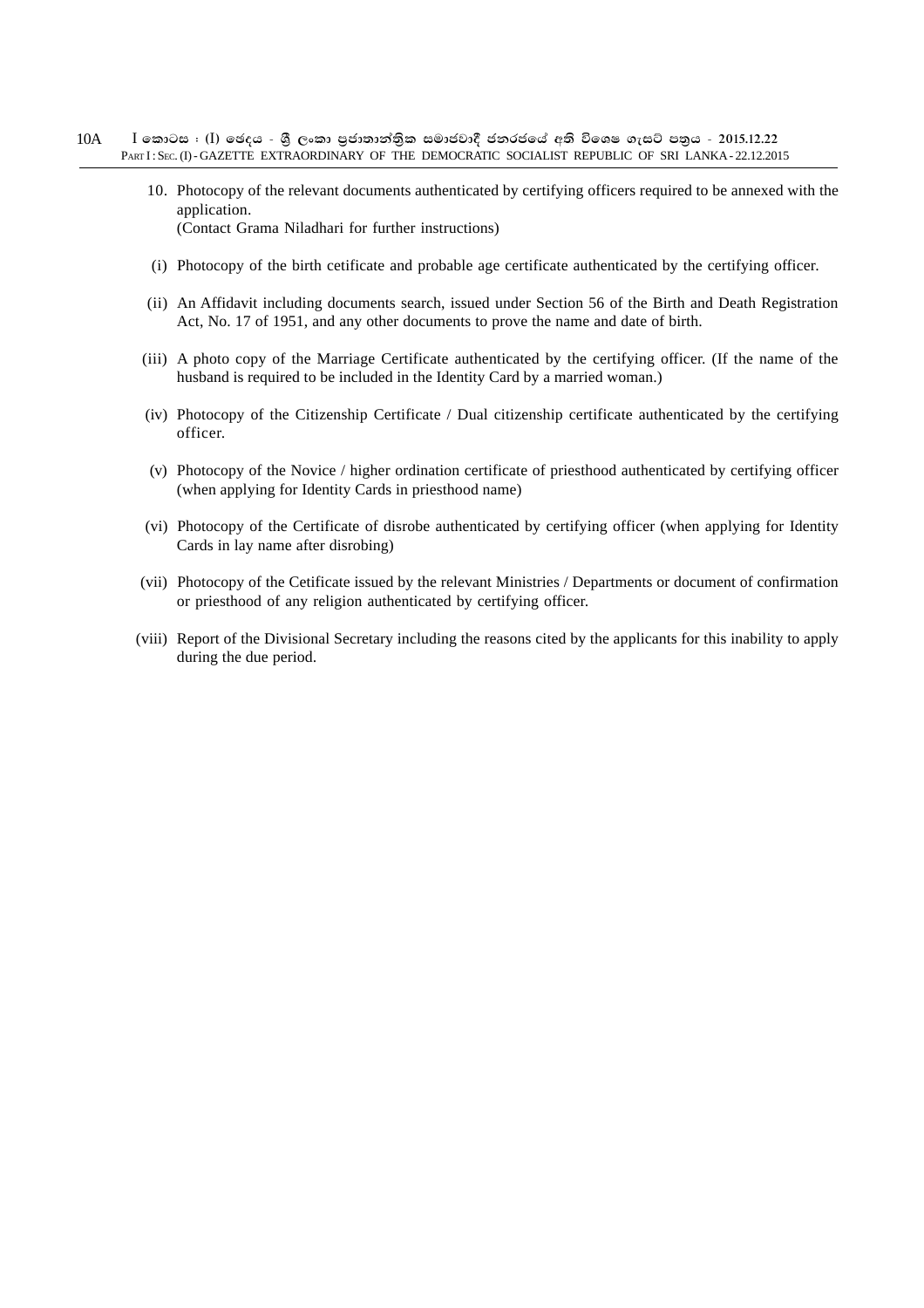PARTI: SEC. (I) - GAZETTE EXTRAORDINARY OF THE DEMOCRATIC SOCIALIST REPUBLIC OF SRI LANKA-22.12.2015 "ඇ" ආකෘති පතුය படிவம் "ஈ" Form "D" ගී ලංකා හැදුනුම්පත இலங்கை அடையாள அட்டை **SRILANKA IDENTITY CARD** නම  $\cdot$ ඉල්ලුම්කරුගේ பெயர்  $\pm$ ජායාරුපය Name  $\cdot$ : விண்ணப்பகாரரின் புகைப்படம்: ස්තුී/ පුරුෂ හාවය : Photograph of the பால்  $\cdot$ applicant Sex  $\cdot$ දරන්නාගේ අත්සන උපන් දිනය  $\cdot$ வைத்திருப்பாளரின் கையொப்பம் பிறந்த திகதி  $\cdot$ Holder's Signature. Date of Birth  $\cdot$ ජාතික හැදුනුම්පත් අංකය : அடையாள அட்டை இல. : Identity Card No: ලිපිනය  $\cdot$ පුද්ගලයින් ලියාපදිංචි කිරිමේ කොමසාරිස් முகவரி  $\cdot$ ජනරාල්වරයාගේ අත්සන Address  $\cdot$ ஆட்களைப் பதிவு செய்தல் ஆணையாளர் தலைமையதிபதியின் கையொப்பம்  $\cdot$ : උපන් ස්ථානය  $\div$ The Signature of the Commissioner General for பிறப்பிடம்  $\cdot$ Registration of Persons Place of Birth  $\cdot$ පුද්ගලයින් ලියාපදිංචි කිරිමේ කොමසාරිස් ජනරාල් නිකුත් කළ දිනය  $\ddot{\cdot}$ ஆட்களைப் பதிவு செய்தல் ஆணையாளர் தலைமையதிபதி வழங்கப்பட்ட திகதி  $\cdot$ தலைமையதிபதியின் கையொப்பம்  $\cdot$ : Date of issue: Commissioner General for Registration of Persons 1968 අංක 32 දරන පුද්ගලයන් ලියාපදිංචි කිරිමේ පනත 1968 ஆம் ஆண்டின் 32 ஆம் இலக்க, ஆட்களைப் பதிவு செய்தல் சட்டம் Registration of Persons Act, No. 32 of 1968

 $I$  කොටස : ( $I$ ) ඡෙදය - ශුී ලංකා පුජාතාන්තිුක සමාජවාදී ජනරජයේ අති විශෙෂ ගැසට් පතුය - 2015.12.22

 $11A$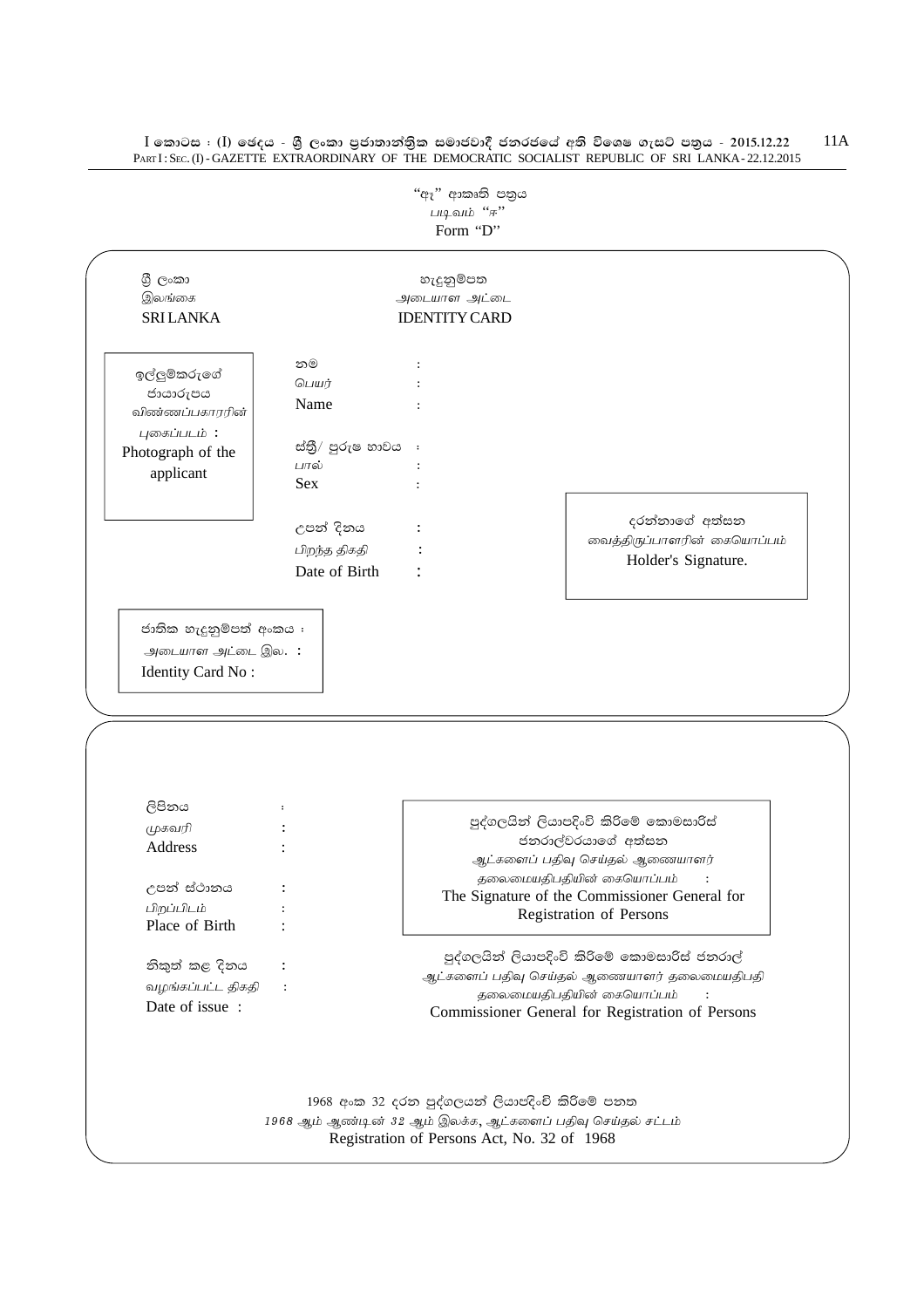(Regulation 17)

#### **Registration of Persons Act, No. 32 of 1968**

#### **Form "G"**

Certificate No.

### CERTIFICATE OF REGISTRATION AS A PHOTOGRAPHER

- 1. Studio Name
- 2. Address of the Studio
- 3. Business Registration Number and Registration Date
- 4. Name of the Owner
- 5. Residence Address of the Owner
- 6. Registration No.
- 7. Date of Registration
- 8. Expiry Date of Registration

I hereby certify that the person described above, who is having a studio with facilities for taking photograph has been registered as a photographer under the Registration of Persons Act, No. 32 of 1968 subject to the conditions stipulated on the reverse of this certificate for taking photographs.

> ................................ Commissioner General Department for Registration of Persons.

Date :..........................

#### **Conditions**

A registered photographer shall comply with the following conditions :-

- 1. Photographs of any applicant shall be taken in compliance with regulation 12.
- 2. Two copies of the photograph shall be given to each applicant and the digital copy of the photograph shall be transmitted to the Department for Registration of Persons as per the given instructions.
- 3. The maximum charge that may be made for two copies of the photograph by a registered photographer shall be as per the amount fixed by the minister by notification published in the Gazette in terms of Section 36(2) of the Registration of Persons Act, No. 32 of 1968.
- 4. A receipt shall be issued to every applicant and in case of a spoiled photograph, a fresh photograph which complies with regulation 12 shall be issued free of charge.